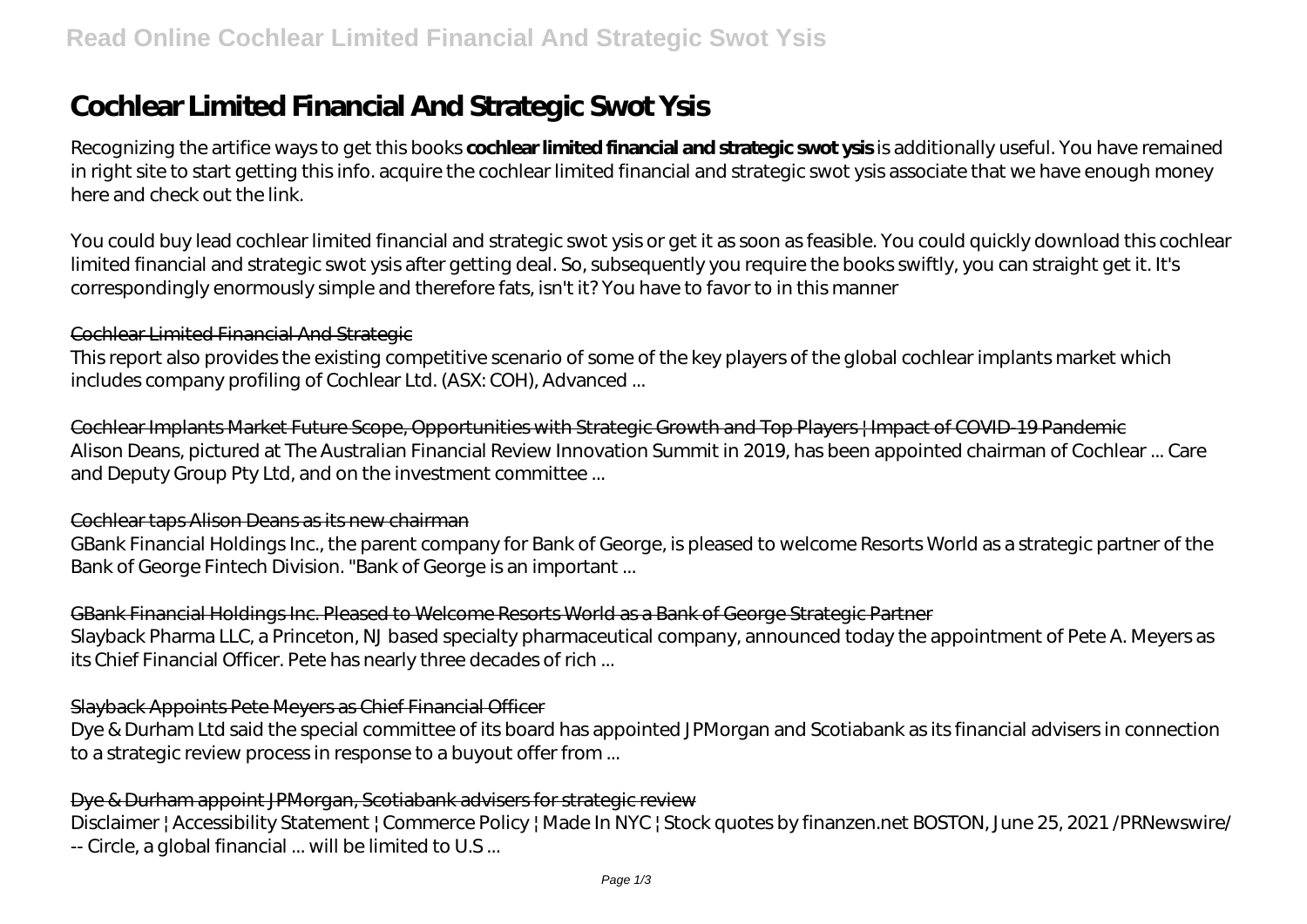## Circle Launches Regulated Crypto Yield and Treasury Solution

Maiden Holdings, Ltd. (NASDAQ:MHLD) announced that it is set to rejoin the Russell 2000 Index effective after the market closes on . Annu ...

#### Maiden Holdings, Ltd. to Rejoin Russell 2000 ®Index-

In the second half of 2021, we will commence a limited ... our financial position and results of operations as at and for the periods ended on the dates presented, as well as our strategic ...

## CWB reports second quarter 2021 financial and strategic performance

Global Bio-chem Technology Group Company Limited (809) - Financial and Strategic SWOT Analysis Review provides you an in-depth strategic SWOT analysis of the company' sbusinesses and operations.

# Global Bio-chem Technology Group Company Limited (809) - Financial and Strategic SWOT Analysis Review

Massmart Holdings Limited (MSM) - Financial and Strategic SWOT Analysis Review provides you an in-depth strategic SWOT analysis of the company's businesses and operations. The profile has been ...

#### Massmart Holdings Limited (MSM) - Financial and Strategic SWOT Analysis Review

The Swatch Group Ltd (UHR) - Financial and Strategic SWOT Analysis Review provides you an in-depth strategic SWOT analysis of the company's businesses and operations. The profile has been compiled by ...

#### The Swatch Group Ltd (UHR) - Financial and Strategic SWOT Analysis Review

Britannia Industries Ltd (BRITANNIA) - Financial and Strategic SWOT Analysis Review provides you an in-depth strategic SWOT analysis of the company's businesses and operations. The profile has ...

#### Britannia Industries Ltd (BRITANNIA) - Financial and Strategic SWOT Analysis Review

SOS Limited announced that it has entered into a joint venture agreement with Niagara Development LLC ("Niagara Development"), a New Jersey limited liability company, for a joint venture to be based ...

SOS Ltd. Enters Into a Joint Venture Agreement with Niagara Development and Accelerates its Blockchain Operations into the US. Hindustan Unilever Ltd (HINDUNILVR) - Financial and Strategic SWOT Analysis Review provides you an in-depth strategic SWOT analysis of the company' s businesses and operations. The profile has been ...